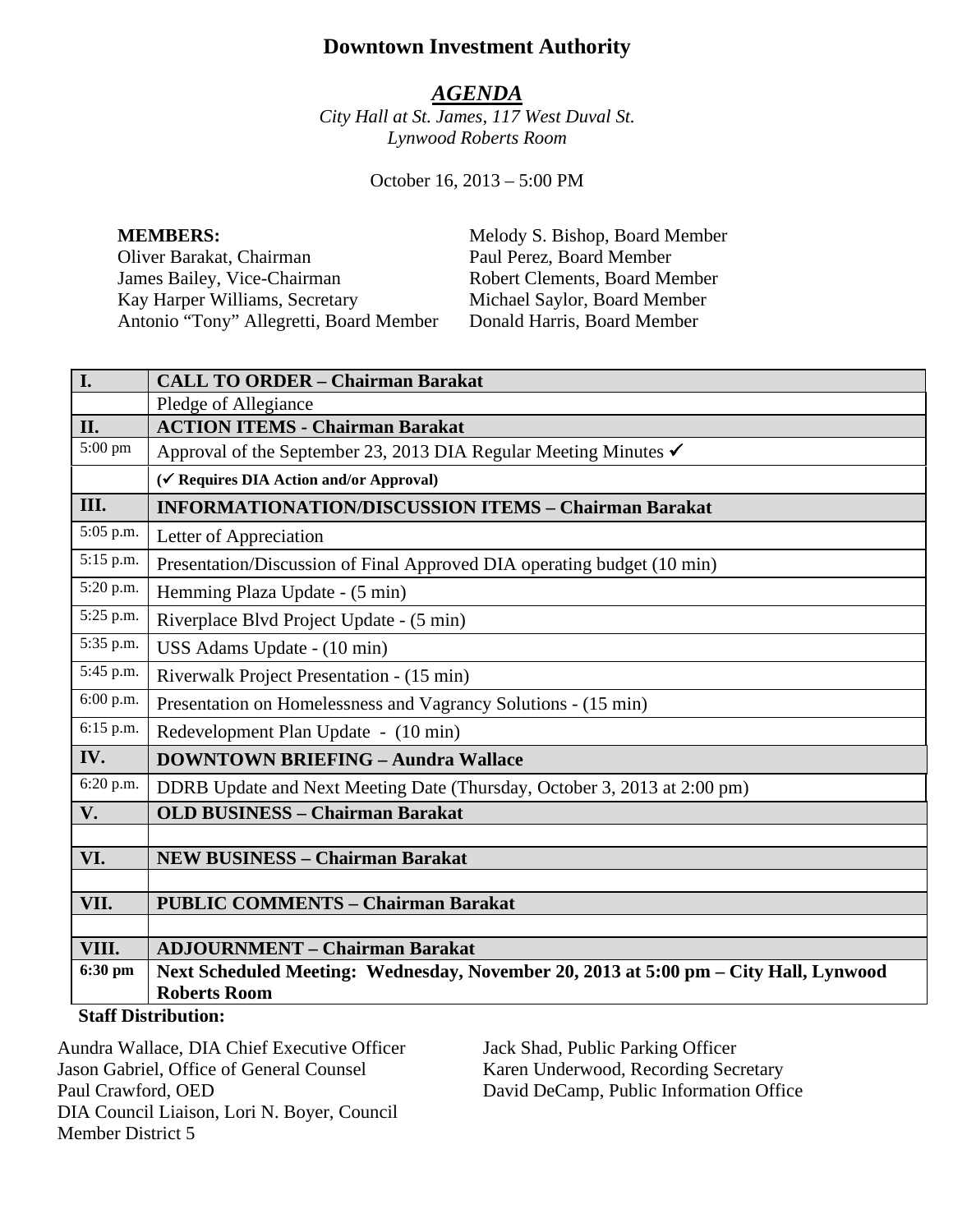

**Downtown Investment Authority**

**City Hall at St. James 117 West Duval St., Lynwood Roberts Room**

*Wednesday, October 16, 2013 – 5:00 p.m.*

# *MEETING MINUTES*

**Board Members Present:** Chairman O. Barakat, J. Bailey, M. Bishop, T. Allegretti, and K. Harper Williams

**Board Members Not Present:** P. Perez, R. Clements, and M. Saylor

**Office of General Counsel:** John Sawyer

**Council Members Present:** Council Member Lori Boyer, District 5; and Council Member Don Redman, District 4

**Attendees:** Aundra Wallace, DIA, Chief Executive Officer; Paul Crawford, OED Deputy Director; Karen Nasrallah, OED Staff; Alex Rudzinski, OED Staff; and Karen Underwood, Recording **Secretary** 

## **I. CALL TO ORDER**

Chairman Barakat called the meeting to order at approximately 5:10 p.m.

## **II. ACTION ITEMS/INFORMATION ITEMS**

## **APPROVAL OF MINUTES:**

Approval of the September 23, 2013 DIA regular meeting minutes were not approved due to lack of a quorum and will be approved at the next regular meeting in November.

## **PRESENTATION/DISCUSSION OF FINAL APPROVED OPERATING BUDGET**

Aundra Wallace presented the Jacksonville Downtown Investment Authority Fiscal Year 2013/2014 proposed budget. He stated that City Council approved a \$1,427,504 budget and this will allow the DIA to operate as an independent agency. A handout was submitted to all board members.

Aundra Wallace noted that he met with Human Resources to develop job descriptions and he hopes to have them back by Friday for his review. Resumes will be received November 1st through November  $22<sup>nd</sup>$ . The resumes will be screened and followed up with an interview panel during late November and the first week of December to fill the two positions by January 2014. One position is a Downtown Redevelopment Manager and a Downtown Real Estate Analyst.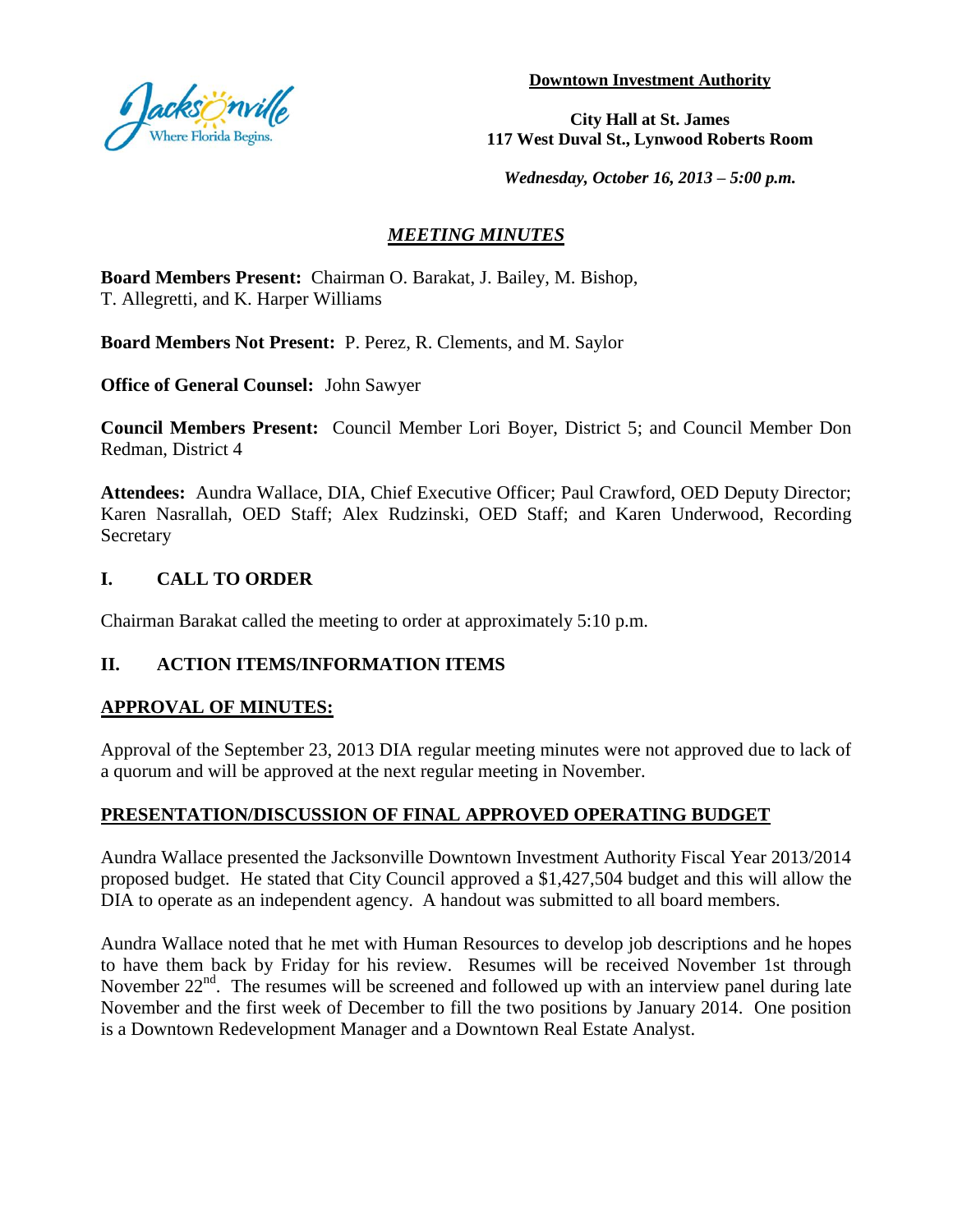Downtown Investment Authority October 16, 2013 Page 2 of 6

### **HEMMING PLAZA UPDATE**

Aundra Wallace provided an update for Hemming Plaza. A draft request for approval was submitted to the Board Members for edits/comments with regard to the proposal. Input was received from the Board Members, combined with his edits, and provided to Kelly Boree, Director of Parks and Recreation. Ms. Boree has taken the information received, provided it the Office of General Counsel, Procurement, and Risk Management. Risk Management has indicated that there will be some adjustments to the insurance requirement piece. He envisions that the RFP process would be completed in November.

Board Member Bishop inquired if it would be too late to submit input regarding the RFP. Mr. Wallace responded that if she could get it to him, he would submit it as soon as possible.

## **RIVERPLACE BOULEVARD PROJECT UPDATE**

Aundra Wallace provided an update with Jim Robinson, Director of Public Works, in regards to the project. He stated that a meeting would be set up between Mr. Robinson, Mr. Balanky, Chase Properties, and himself. Once the calendars are coordinated, a meeting will be set up to discuss how to get this concept design done through Public Works to understand what the costs are going to be.

Councilmember Boyer commented that Denise Chaplick, the bicycle/pedestrian coordinator with the Planning Department, will begin working on Monday. She noted that the funding for Riverplace Boulevard is in the Public Works budget for bicycle lanes and the improvement was contemplated to provide pedestrian access.

#### **USS ADAMS UPDATE**

Aundra Wallace presented the update on the USS Adams Project. He stated the he met with Joe Snowberger, Vice President of the Jacksonville Historic Naval Ship Association, and Daniel Bean, executive partner of the Jacksonville office of Holland and Knight. They indicated that they would conduct all of the fund-raising for this project for approximately \$3.2 million. There are some environmental challenges with the project that board needs to understand. They are not asking for financial support from the board for the project. A recommendation will be addressed at the next regular board meeting.

#### **RIVERWALK PROJECT PRESENTATION**

Vanessa Harper, a strategist, and Diane Brunet-Garcia with the Jacksonville marketing firm Brunet-Garcia, presented The Riverwalk Project, a smartphone app to encourage activity on the downtown's Riverwalk. They are seeking \$300,000 in seed money from the City.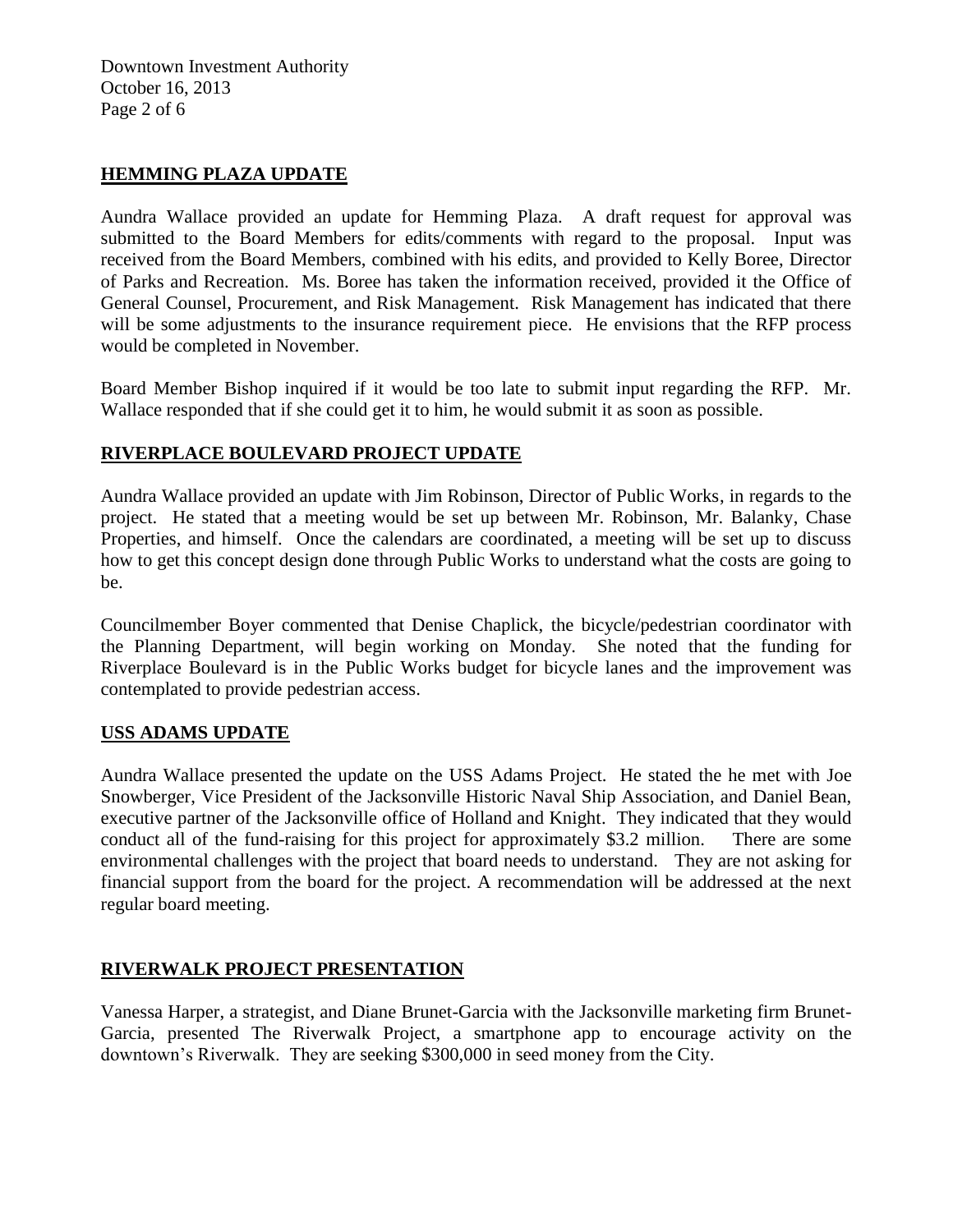Downtown Investment Authority October 16, 2013 Page 3 of 6

Chairman Barakat asked Vanessa Harper what the total budget would be to construct the app. Ms. Harper responded that to get the app constructed and the website up and running and to pay for signage along the Northbank portion it would be \$300,000.

Board Member Allegretti stated that Brunet-Garcia presented at the Experience Committee. Board Member Harper-Williams asked if there was an example of the app being successful with another Riverwalk in a different City. Vanessa Harper responded that is has, but not in the way that they are doing it.

Chairman Oliver Barakat asked for a breakdown of the \$300,000. Diane Brunet-Garcia responded that she will email it to him. Chairman Barakat told them to email it to Karen Underwood and she will distribute it to the board.

Board Member Bishop stated that on the Northbank the signage was developed years ago and the concept was to be treated as the main street but along the river, so that is something that the DIA should head. She suspected it would require an RFP. She also mentioned that many others have this idea and the board has to figure out what the method is to bring all of the groups together.

Councilwoman Lori Boyer concurred with Board Member Bishop's comment. Funding a kiosk or the signage, it may be done as a separate item to retain review rights so that the project would go through DDRB. Councilwoman Boyer encouraged them to bring in the City ITD and talk to them about what they did to develop several applications. Chairman Oliver Barakat agreed to discuss it with Aundra Wallace to see if it falls into the board redevelopment plan for Downtown.

Board Member Kay Harper-Williams provided an example and commented that some of the NBA basketball players from the New Orleans Pelicans were disappointed that they were staying downtown and could not figure out what to do and where to go other than to sit in their hotel room.

## **LETTER OF APPRECIATION**

Chairman Oliver Barakat and the DIA Board recognized Paul Crawford for his efforts, his dedication to the Downtown Investment Authority (DIA), his commitment as liaison, and executive leadership in the past year.

#### **PRESENTATION ON HOMELESSNESS AND VAGRANCY SOLUTIONS**

Dane Baird gave a presented on homelessness and vagrancy issues and addressed the purpose to provide strategic direction on how to resolve the longstanding homeless/vagrancy issues.

Cindy Funkhouser, Sulzbacher Center CEO, informed the Board that there is a group called the Emergency Services and Homeless Coalition, (ESHC). There are 40 members of the coalition and they deal with homeless issues. Dawn Gilman, Executive Director, has been with the Emergency Services and Homeless Coalition of Northeast Florida since 2007. Ms. Funkhouser pointed out the newly developed policy at the Sulzbacher center. In order for someone to reside in their shelter,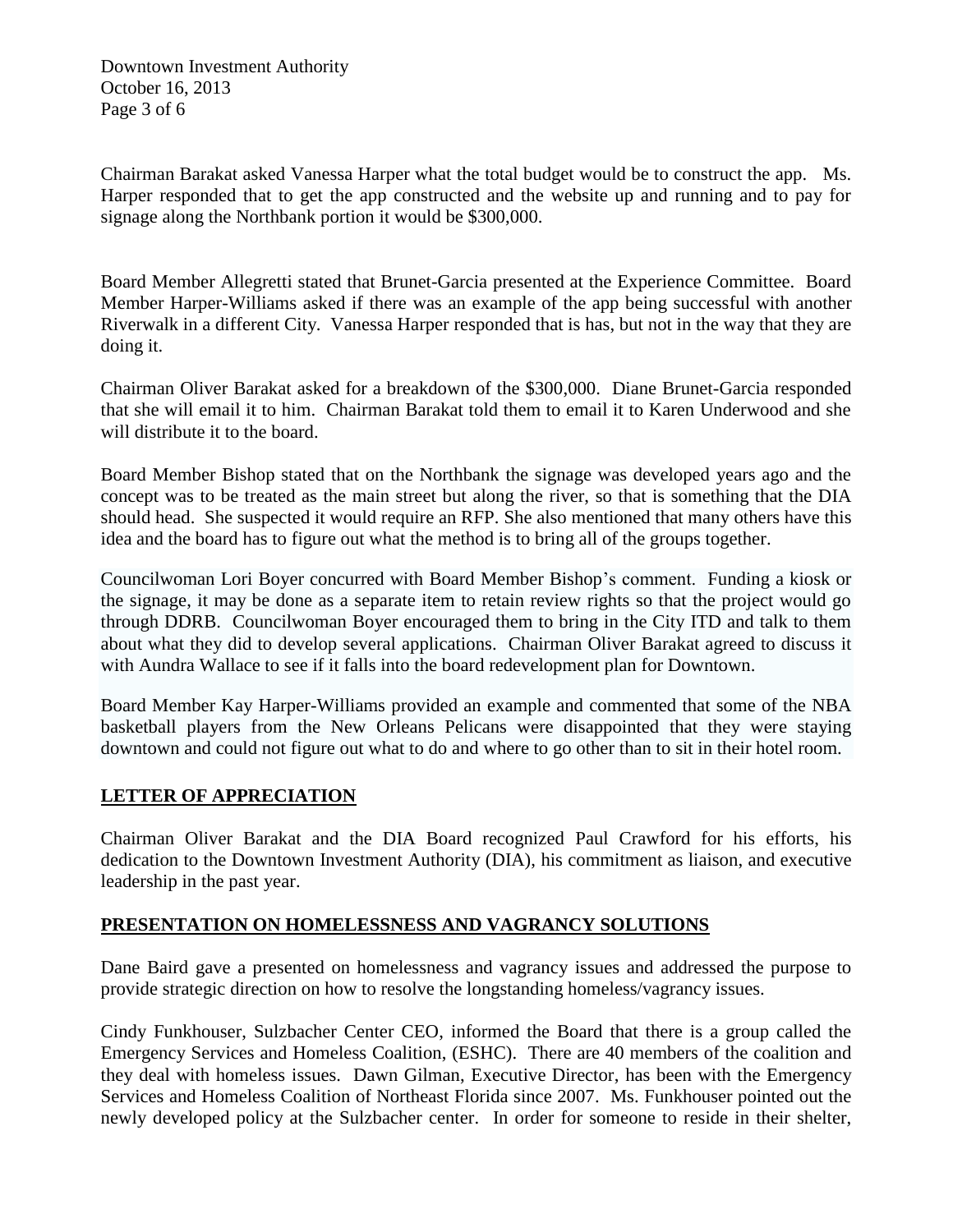Downtown Investment Authority October 16, 2013 Page 4 of 6

they have to prove that they lived in Jacksonville for six months or longer. Over the last two years, JSO noted that more people have been dropped off at the Greyhound bus station If homeless people are living in their car or on the street with children, they will be taken to the top of the list. There are 160 families on the Sulzbacker's waiting list. Sulzbacher follows their people for 18 months with case management to track recidivism.

Board Member Bishop requested a plan of action, strategic plan, and asked how the DIA Board can help solve homeless issues. Chairman Barakat stated that if the DIA determines there is an absence of leadership, they would step forward to take ownership. This has to be discussed as part of the planning process.

Councilman Don Redman addressed dealing with the homeless situation. He mentioned that until the board can control the homeless situation in Hemming Park and the library, the downtown area will never be revitalized. He pointed out that people will not go to the park and will stay away from the library because of the behavior of the people that are hanging out there. He noted that someone must take leadership and control to affect the behavior in the park downtown.

## **III. DOWNTOWN BRIEFING**

Mr. Wallace provided an update from the October 3, 2013 DDRB meeting.

## **REDEVELOPMENT PLAN UPDATE**

Board Member Melody Bishop stated that at the last redevelopment meeting there was great input from the public and encouraged more members to attend. Aundra Wallace stated that the next Redevelopment Plan workshop would be held on Wednesday, October 23, 2013.

- The Northbank Community Forum will be held on Monday, November 4, 2013, at the Hyatt at 6 p.m.
- The Southbank Community Forum will be held on Tuesday, November 5, 2013, at 6 p.m. at the Wyndam.
- The next Redevelopment Plan Workshop will be held on Wednesday, November 13, 2013, at 3 p.m., in the Lynwood Roberts Room.
- The last Redevelopment Plan Workshop of 2013 will be held on December 11, 2013 at 3 p.m., in the Lynwood Roberts Room.

The workshops are designed for board members to talk to one another. The community forums are to receive input from the community and stakeholders. More information will be provided regarding the redevelopment plan website at the next regular meeting.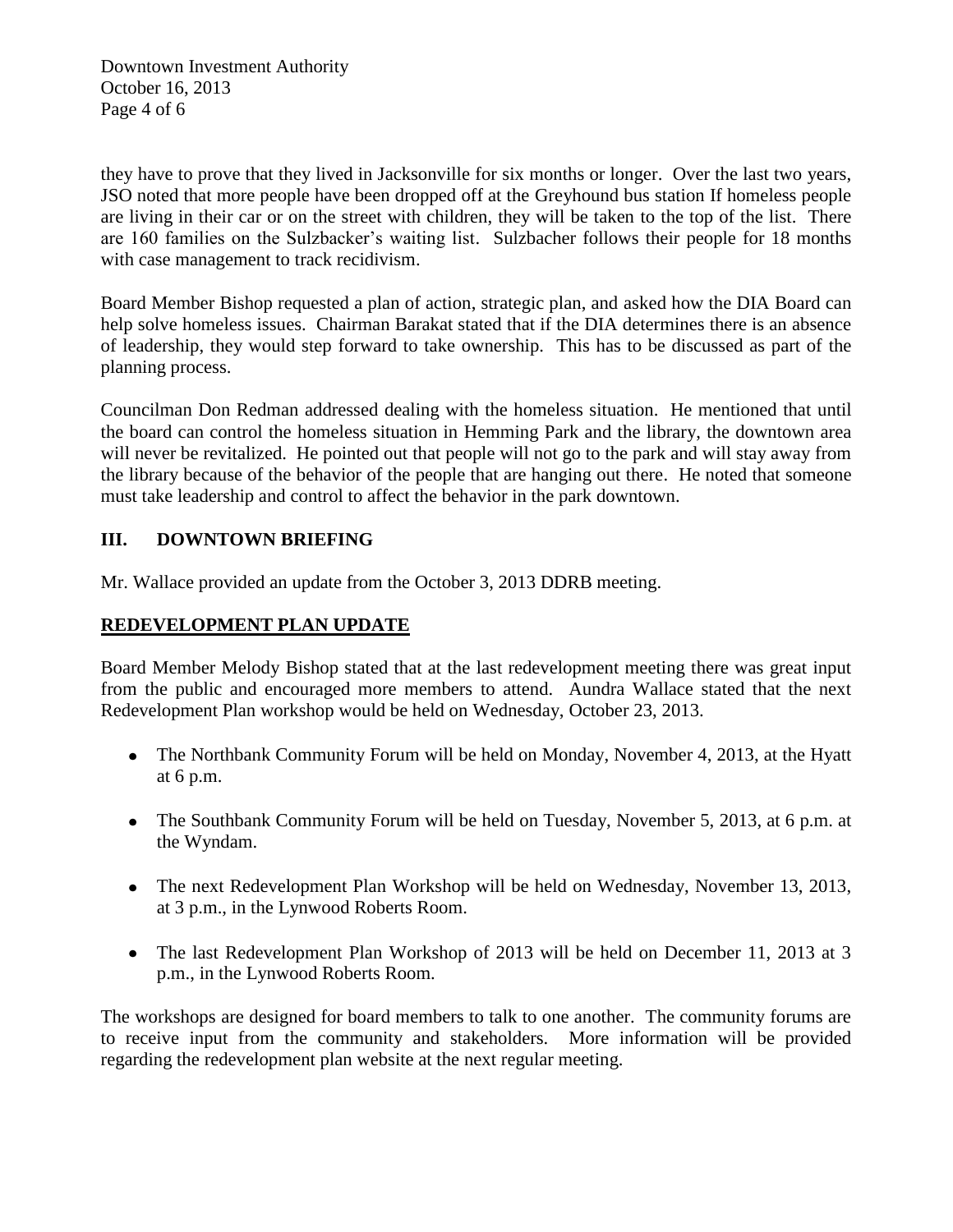Downtown Investment Authority October 16, 2013 Page 5 of 6

Chairman Oliver Barakat noted that if any members could not make the meeting, this website will provide 24/7 access to provide thoughts and information regarding the DIA Community Redevelopment Plan.

## **VI. OLD BUSINESS**

None

## **VII. NEW BUSINESS**

None

## **IV. PUBLIC COMMENTS**

The floor was open for public comments.

- Jennifer Hewett-Apperson, Downtown Vision Inc. (DVI), Director of District Services, stated that DVI would be happy to assist in getting the word out through their email list, social media and website about the CRA Plan Update. The Art Walk will be having their annual meeting on Wednesday, November 6, 2013, at MOCA on the same night as Art Walk. November marks the 10<sup>th</sup> anniversary of Art Walk.
- John Nooney commented that the Recreational Fishing Alliance (RFA) will be putting together a petition that would request a floating dock and kayak launch be built on the Northbank Riverwalk at the Berkman, next to the Shipyards, and will be a part of the new CRA that is being created.

Council Member Boyer commented to the board that in prior meetings Mr. Nooney has mentioned FIND Grants and encouraged this Board to become involved and asked for City Council participation. She received a phone call from Kelly Boree and they would like to meet next week to discuss next year's FIND Grants.

Dick Jackson has the current Urban Planning literature available in the DIA Office.

#### **VIII. ADJOURNMENT**

There being no further business, Chairman Barakat adjourned the meeting at approximately 7:40 p.m.

The next regularly scheduled DIA meeting is scheduled for Wednesday, November 20, 2013, at 5:00 p.m.

Please note that all attachments referenced above will be posted on the DIA Web site, www.jaxdowntowninvestment.org